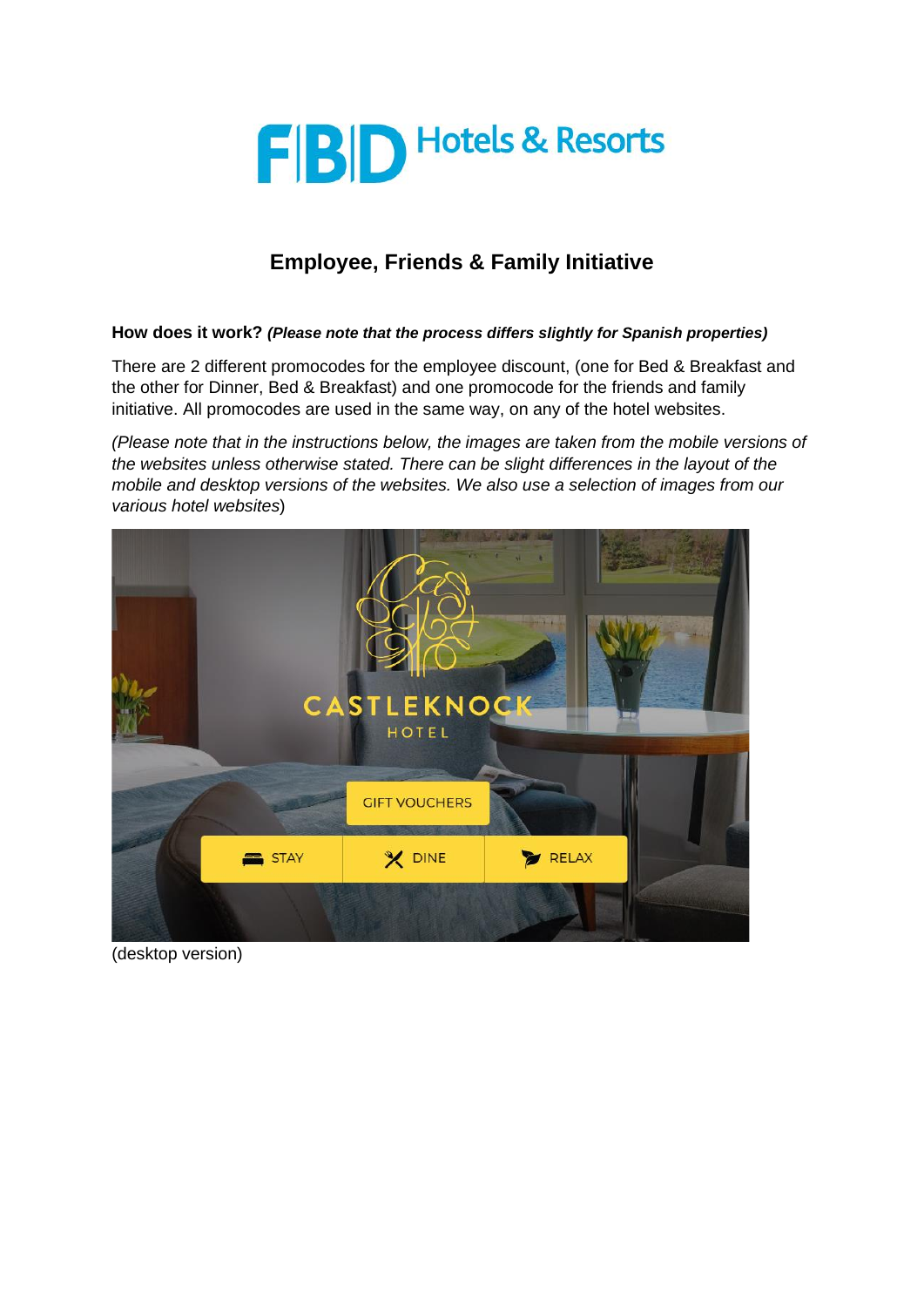

Simply touch or click the **'Stay'** icon on the homepage of your desktop, tablet or mobile device.

This will take you to a calendar. The question, "Have a promocode?" is highlighted on this image to help you see where you need to touch or click.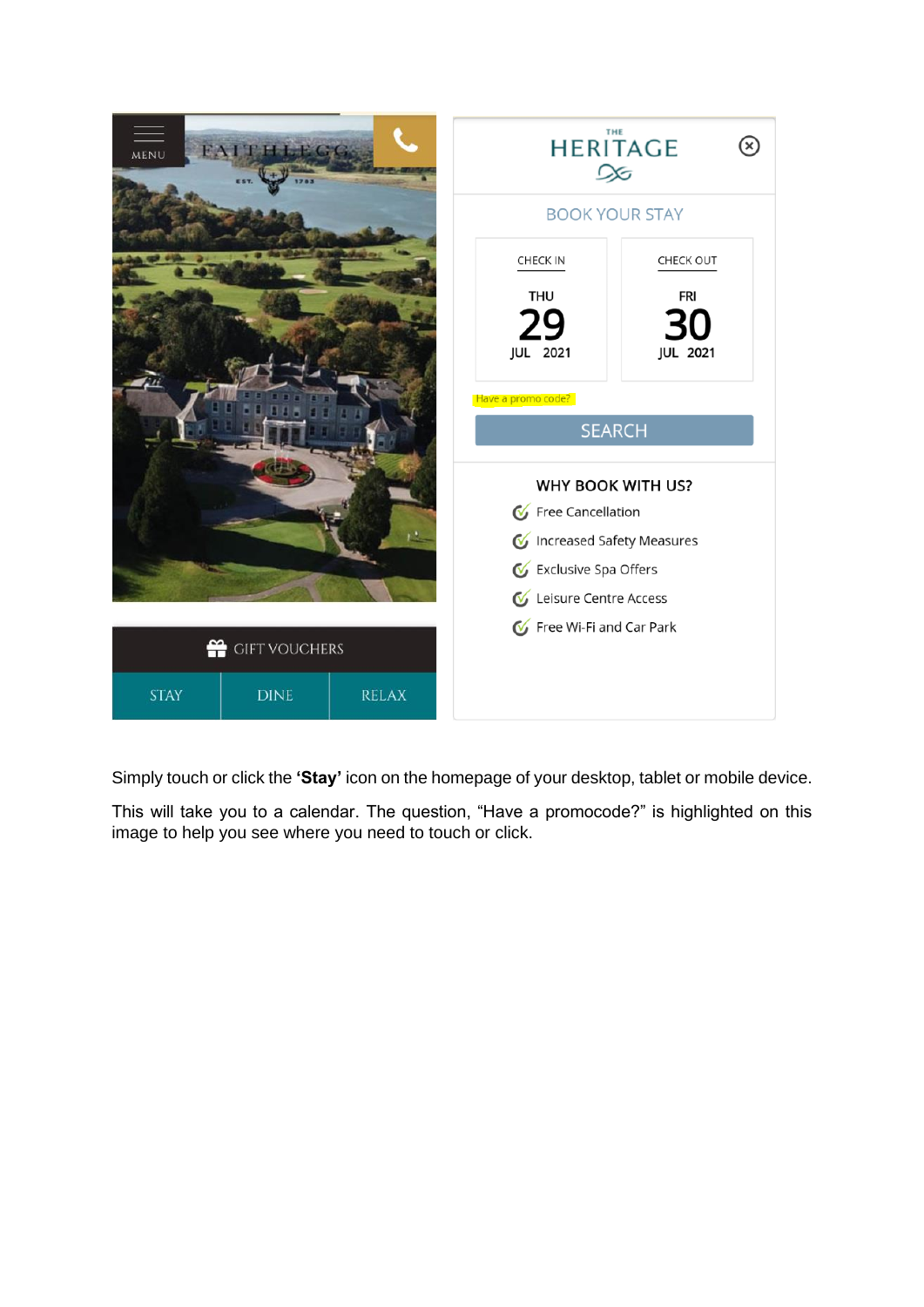

Simply enter the dates you want to stay and insert the relevant promocode which will appear automatically as you type (where the red ring is drawn on the screen). Then simply hit search. Your discounted rate will then appear, if available, and you can book as normal.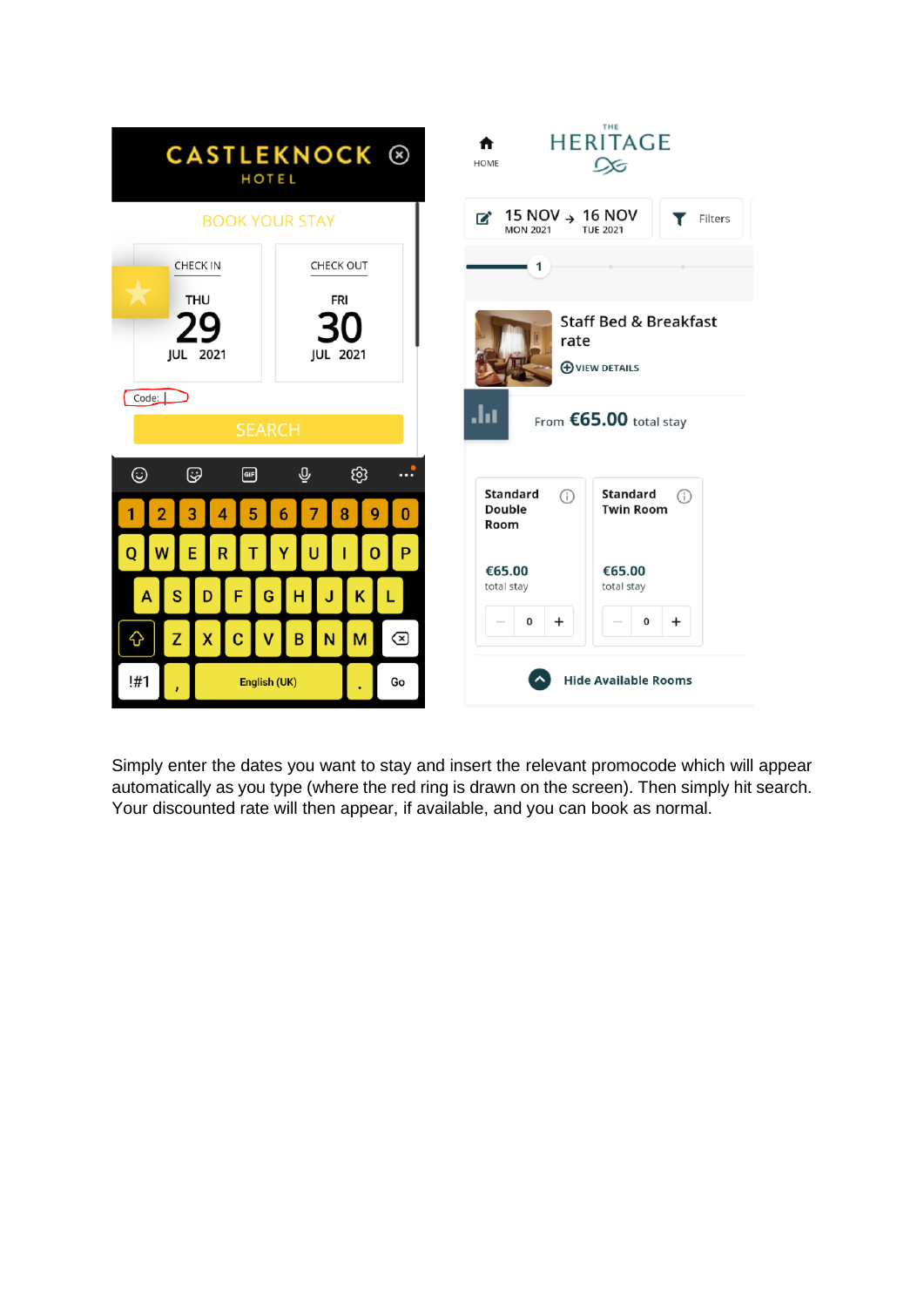

For the two Spanish properties, the process is very similar with some very small variations.

For Sunset Beach Club, you click "Book Now" and for La Cala Resort, you click "Book Hotel". This will bring you to a booking page where you can enter the appropriate promocode in the field labelled "Promocode".

When you complete the forms and click search, the discounted rates will appear, and you can book as normal.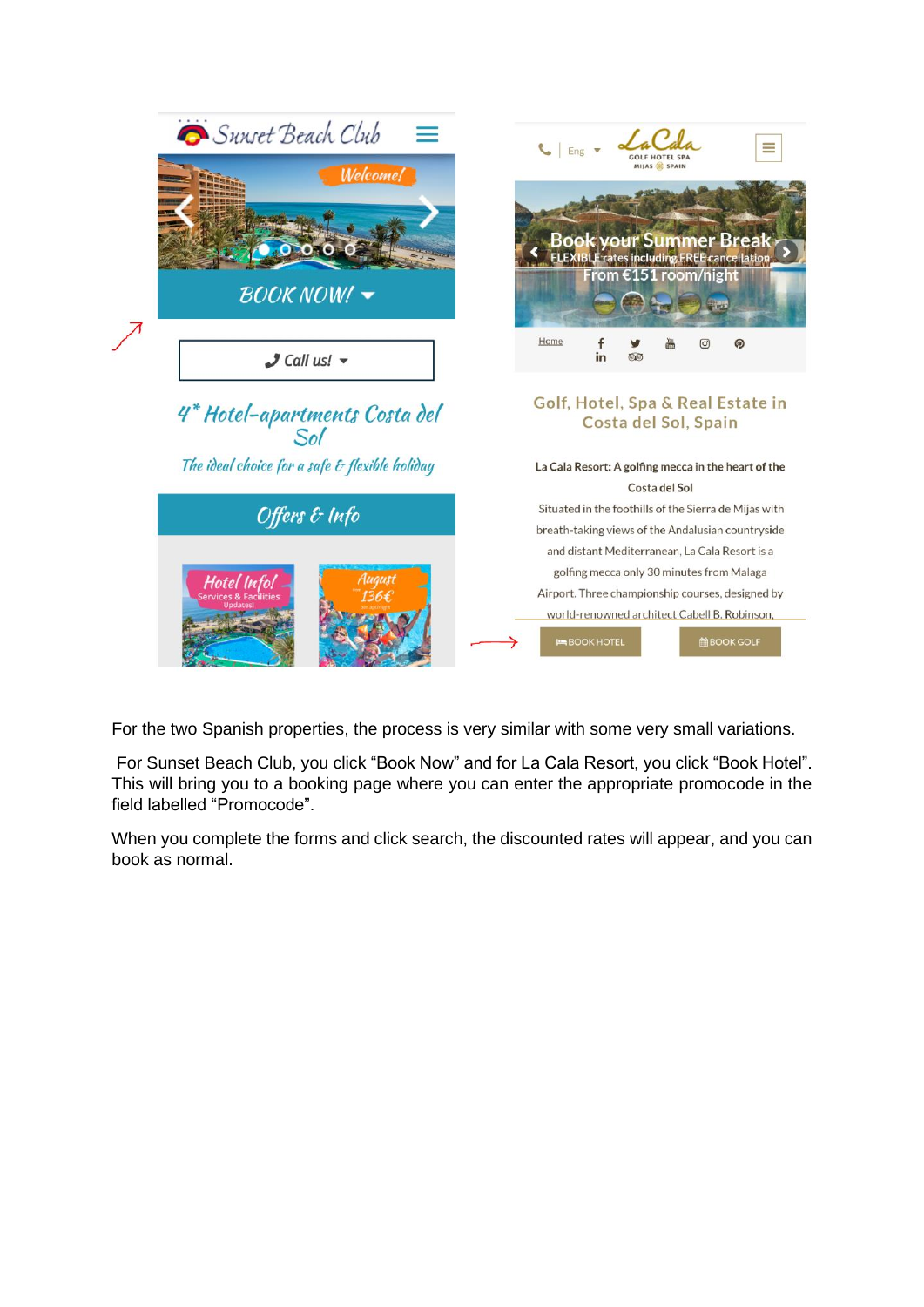## **Is there anything else?**

Once you have booked, you will need to complete a validation form, either for yourself or on behalf of your friends & family members. This form identifies you so that the hotel can verify that you qualify for the discount. This is available from either your HR department or other designated manager. Once completed, return it to the designated person or department. Please ask your manager if you are unsure.

 $\mathbb{L}$ 

|                                                                                                                                                                                                                                                                                                                                                                                                                                                                                                                                                                                                                                                                               | <b>Employee Booking Validation Form</b> | <b>FIBID</b> Hotels & Resorts |  |                                                                                                                                                                                                                                                                                                                                                                                                                                                                                                                                                                                                                                                                                                      |  |  |  |
|-------------------------------------------------------------------------------------------------------------------------------------------------------------------------------------------------------------------------------------------------------------------------------------------------------------------------------------------------------------------------------------------------------------------------------------------------------------------------------------------------------------------------------------------------------------------------------------------------------------------------------------------------------------------------------|-----------------------------------------|-------------------------------|--|------------------------------------------------------------------------------------------------------------------------------------------------------------------------------------------------------------------------------------------------------------------------------------------------------------------------------------------------------------------------------------------------------------------------------------------------------------------------------------------------------------------------------------------------------------------------------------------------------------------------------------------------------------------------------------------------------|--|--|--|
| <b>Employee Name</b>                                                                                                                                                                                                                                                                                                                                                                                                                                                                                                                                                                                                                                                          |                                         |                               |  | <b>Friends &amp; Family Validation Form</b>                                                                                                                                                                                                                                                                                                                                                                                                                                                                                                                                                                                                                                                          |  |  |  |
| <b>Hotel Employed in</b>                                                                                                                                                                                                                                                                                                                                                                                                                                                                                                                                                                                                                                                      |                                         |                               |  | <b>Guest Name</b>                                                                                                                                                                                                                                                                                                                                                                                                                                                                                                                                                                                                                                                                                    |  |  |  |
| <b>Hotel Booked</b>                                                                                                                                                                                                                                                                                                                                                                                                                                                                                                                                                                                                                                                           |                                         |                               |  | <b>Employee Name</b>                                                                                                                                                                                                                                                                                                                                                                                                                                                                                                                                                                                                                                                                                 |  |  |  |
| <b>Arrival Date</b>                                                                                                                                                                                                                                                                                                                                                                                                                                                                                                                                                                                                                                                           |                                         |                               |  | <b>Hotel Employed in</b>                                                                                                                                                                                                                                                                                                                                                                                                                                                                                                                                                                                                                                                                             |  |  |  |
| <b>Number of Nights</b>                                                                                                                                                                                                                                                                                                                                                                                                                                                                                                                                                                                                                                                       |                                         |                               |  | <b>Hotel Booked</b>                                                                                                                                                                                                                                                                                                                                                                                                                                                                                                                                                                                                                                                                                  |  |  |  |
| <b>Number of Guests</b>                                                                                                                                                                                                                                                                                                                                                                                                                                                                                                                                                                                                                                                       |                                         |                               |  | <b>Arrival Date</b>                                                                                                                                                                                                                                                                                                                                                                                                                                                                                                                                                                                                                                                                                  |  |  |  |
| <b>Confirmation Number</b>                                                                                                                                                                                                                                                                                                                                                                                                                                                                                                                                                                                                                                                    |                                         |                               |  | <b>Number of Nights</b>                                                                                                                                                                                                                                                                                                                                                                                                                                                                                                                                                                                                                                                                              |  |  |  |
|                                                                                                                                                                                                                                                                                                                                                                                                                                                                                                                                                                                                                                                                               |                                         |                               |  | <b>Number of Guests</b>                                                                                                                                                                                                                                                                                                                                                                                                                                                                                                                                                                                                                                                                              |  |  |  |
| Validation Form to be filled out by HR or General Manager                                                                                                                                                                                                                                                                                                                                                                                                                                                                                                                                                                                                                     |                                         |                               |  | <b>Confirmation Number</b>                                                                                                                                                                                                                                                                                                                                                                                                                                                                                                                                                                                                                                                                           |  |  |  |
| <b>PRINT Name</b>                                                                                                                                                                                                                                                                                                                                                                                                                                                                                                                                                                                                                                                             |                                         |                               |  | Authorised by                                                                                                                                                                                                                                                                                                                                                                                                                                                                                                                                                                                                                                                                                        |  |  |  |
| <b>Title</b>                                                                                                                                                                                                                                                                                                                                                                                                                                                                                                                                                                                                                                                                  |                                         |                               |  | <b>PRINT Name</b>                                                                                                                                                                                                                                                                                                                                                                                                                                                                                                                                                                                                                                                                                    |  |  |  |
| <b>Signature</b>                                                                                                                                                                                                                                                                                                                                                                                                                                                                                                                                                                                                                                                              |                                         |                               |  | <b>Title</b>                                                                                                                                                                                                                                                                                                                                                                                                                                                                                                                                                                                                                                                                                         |  |  |  |
| <b>Date</b>                                                                                                                                                                                                                                                                                                                                                                                                                                                                                                                                                                                                                                                                   |                                         |                               |  | <b>Signature</b>                                                                                                                                                                                                                                                                                                                                                                                                                                                                                                                                                                                                                                                                                     |  |  |  |
|                                                                                                                                                                                                                                                                                                                                                                                                                                                                                                                                                                                                                                                                               |                                         |                               |  | Date                                                                                                                                                                                                                                                                                                                                                                                                                                                                                                                                                                                                                                                                                                 |  |  |  |
|                                                                                                                                                                                                                                                                                                                                                                                                                                                                                                                                                                                                                                                                               |                                         |                               |  | <b>Terms &amp; Conditions</b>                                                                                                                                                                                                                                                                                                                                                                                                                                                                                                                                                                                                                                                                        |  |  |  |
| <b>Terms &amp; Conditions</b><br>• Bookings must be made online on any of the hotel websites.<br>Enter the employee code into the PROMO CODE FIELD<br>٠<br>• This offer is subject to availability.<br>• The validation form must be emailed to the reservations department in the relevant<br>hotel with the completed staff form a minimum of 3 days prior to arrival.<br>In the absence of a validation form, the Best Available Rate on the day will apply.<br>٠<br>A maximum of 3 rooms can be booked by any one person at any one time.<br>٠<br>Hotel's cancellation policy applies, details can be found on the confirmation email<br>٠<br>along with the hotel T&C's. |                                         |                               |  | . Friends & Family code available from the HR department<br>. Bookings must be made online on any of the hotel websites.<br>. Enter the Friends & Family code into the PROMO CODE FIELD<br>. This offer is subject to availability.<br>. The validation form must be emailed to the reservations department in the relevant<br>hotel with the completed staff form a minimum of 3 days prior to arrival.<br>. In the absence of a validation form, the Best Available Rate on the day will apply.<br>. A maximum of 3 rooms can be booked by any one person at any one time.<br>. Hotel's cancellation policy applies, details can be found on the confirmation email<br>along with the hotel T&C's. |  |  |  |

There is also a separate form for the friends & family initiative. The employee must fill the appropriate section of the form out on behalf of their friend or family member.

It is important to send the completed validation form to the HR department as soon as possible to allow the remaining sections of the form to be completed and processed. If the validation form doesn't reach the hotel that you wish to book within three days of the proposed stay, the hotel can not guarantee that the discounted rate will apply, and the booking may be charged at the full public rate.